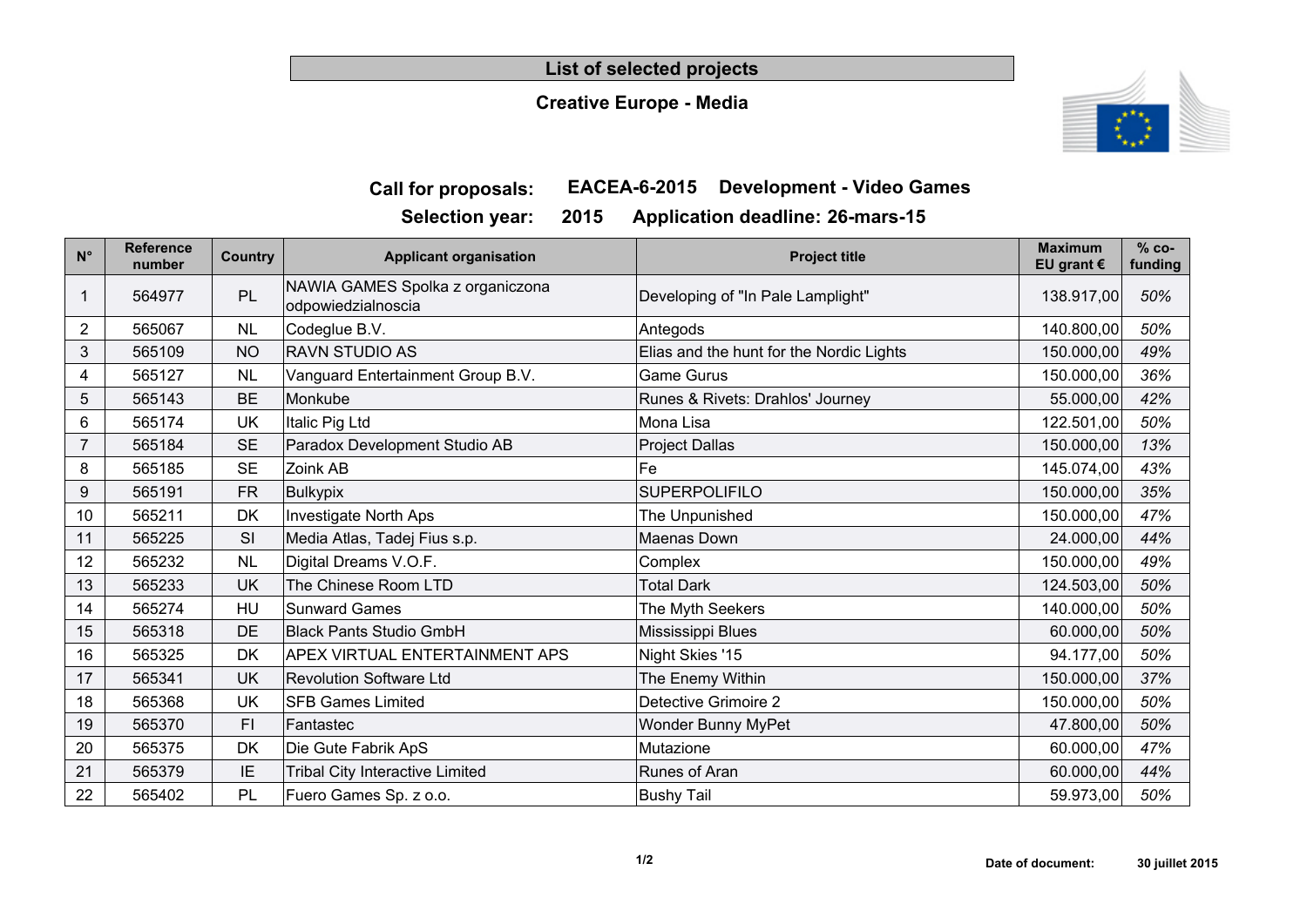**List of selected projects**

## **Creative Europe - Media**



## **Call for proposals: EACEA-6-2015 Development - Video Games**

**Selection year: 2015**

| $N^{\circ}$ | <b>Reference</b><br>number | Country   | <b>Applicant organisation</b> | <b>Project title</b>          | <b>Maximum</b><br>EU grant $\epsilon$ | $% co-$<br>funding |
|-------------|----------------------------|-----------|-------------------------------|-------------------------------|---------------------------------------|--------------------|
| 23          | 565503                     | PL        | <b>CD PROJEKT S.A.</b>        | The Witcher 3: Blood and Wine | 150.000,00                            | 7%                 |
| 24          | 565535                     | FI        | <b>KYY GAMES OY</b>           | Darkening of Twin-Star        | 116.950,00                            | 50%                |
| 25          | 565552                     | <b>SE</b> | The Sleeping Machine AB       | End of The Line               | 35.000,00                             | 41%                |
| 26          | 565573                     | <b>FR</b> | Artefacts Studio              | Les Naufragés d'Ythaq Le jeu  | 133.260,00                            | 25%                |
| 27          | 565628                     | <b>NL</b> | Kenney.nl                     | The Night's Willow            | 59.000,00                             | 50%                |
| 28          | 565666                     | DK        | Cape Copenhagen ApS           | The Gentleman                 | 150.000,00                            | 21%                |
| 29          | 565710                     | <b>ES</b> | G4M3 S.L.                     | Lost Tribes                   | 109.600,00                            | 50%                |
| 30          | 565718                     | DE        | <b>BIGPOINT GMBH</b>          | Impossible Crimes             | 150.000,00                            | 19%                |
| 31          | 565742                     | <b>FR</b> | Kiupe                         | <b>KILUBU GHOST</b>           | 35.000,00                             | 48%                |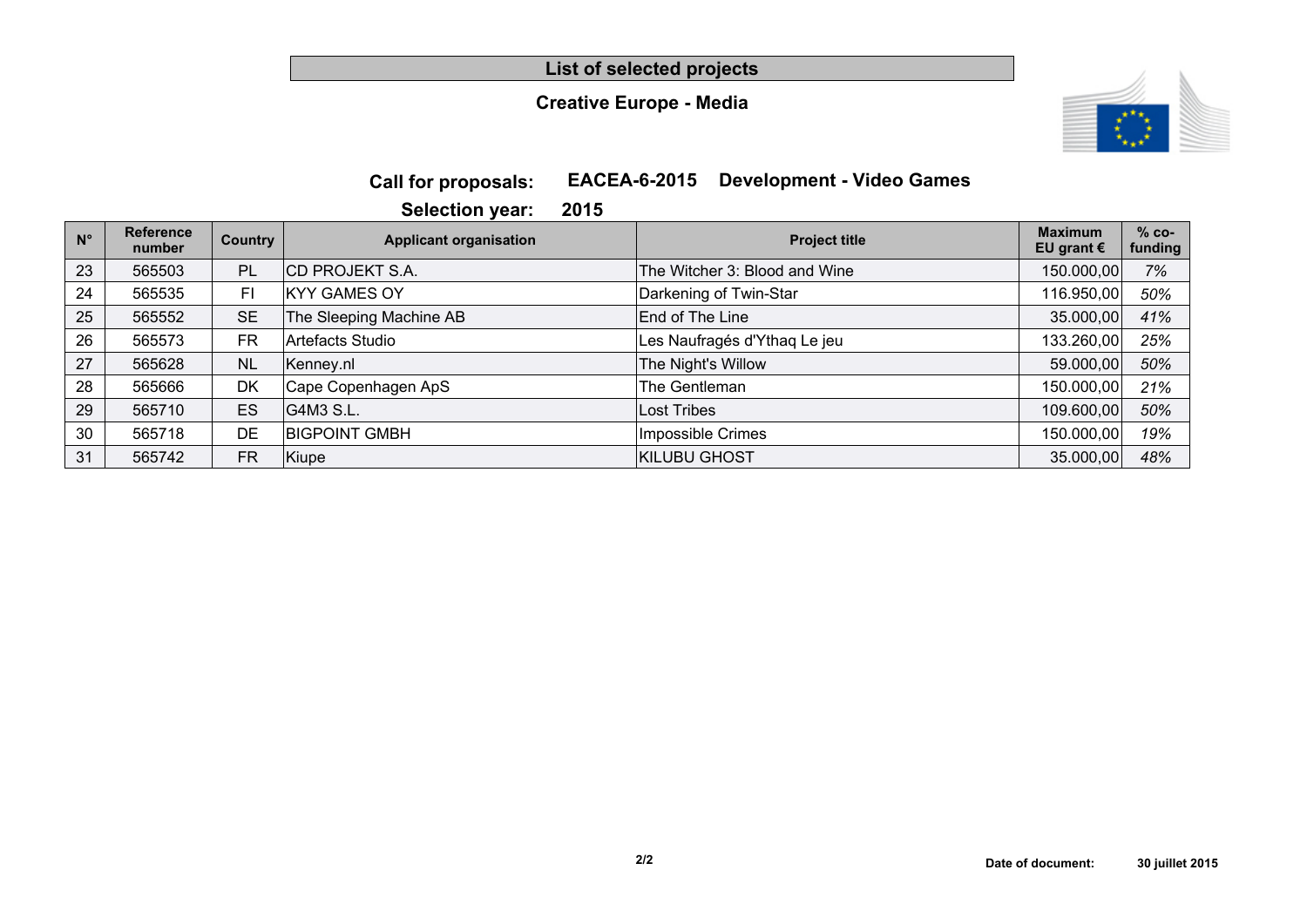## **Creative Europe Media - Level of demand by country**

## **Development - Video Games 2015**

| <b>Action Code</b> | <b>Application</b><br>round | <b>Applicant country</b> | <b>Country</b><br>code | <b>Grant</b><br>requested | <b>Grant</b><br>awarded | <b>Success</b><br>rate<br>grant |
|--------------------|-----------------------------|--------------------------|------------------------|---------------------------|-------------------------|---------------------------------|
| <b>DEVVG</b>       | $\mathbf{1}$                | <b>Belgium</b>           | <b>BE</b>              | 115.000,00                | 55.000                  | 48%                             |
| <b>DEVVG</b>       | 1                           | <b>Danmark</b>           | <b>DK</b>              | 1.129.897,00              | 454.177                 | 40%                             |
| <b>DEVVG</b>       | $\mathbf{1}$                | Deutschland              | DE                     | 1.153.155,00              | 210.000                 | 18%                             |
| <b>DEVVG</b>       | 1                           | España                   | ES                     | 2.078.240,00              | 109.600                 | 5%                              |
| <b>DEVVG</b>       | $\mathbf{1}$                | France                   | <b>FR</b>              | 1.476.248,00              | 318.260                 | 22%                             |
| <b>DEVVG</b>       | 1                           | Ireland                  | ΙE                     | 60.000,00                 | 60.000                  | 100%                            |
| <b>DEVVG</b>       | $\mathbf{1}$                | Italia                   | $\mathsf{I}\mathsf{T}$ | 1.067.565,00              |                         |                                 |
| <b>DEVVG</b>       | 1                           | Lithuania                | LT.                    | 157.413,00                |                         |                                 |
| <b>DEVVG</b>       | $\mathbf{1}$                | Österreich               | AT                     | 300.000,00                |                         |                                 |
| <b>DEVVG</b>       | 1                           | Poland                   | PL                     | 1.570.164,00              | 348.890                 | 22%                             |
| <b>DEVVG</b>       | 1                           | Suomi / Finland          | FI.                    | 549.751,00                | 164.750                 | 30%                             |
| <b>DEVVG</b>       | 1                           | Sverige                  | <b>SE</b>              | 1.174.074,00              | 330.074                 | 28%                             |
| <b>DEVVG</b>       | 1                           | United Kingdom           | <b>UK</b>              | 2.654.574,00              | 547.004                 | 21%                             |
| <b>DEVVG</b>       | 1                           | Norge                    | <b>NO</b>              | 1.160.000,00              | 150.000                 | 13%                             |
| <b>DEVVG</b>       | $\mathbf 1$                 | Portugal                 | PT.                    | 280.280,00                |                         |                                 |
| <b>DEVVG</b>       | 1                           | Hungary                  | <b>HU</b>              | 180.000,00                | 140.000                 | 78%                             |
| <b>DEVVG</b>       | 1                           | Nederland                | <b>NL</b>              | 1.149.430,00              | 499.800                 | 43%                             |
| <b>DEVVG</b>       | 1                           | Slovakia                 | <b>SK</b>              | 577.284,00                |                         |                                 |
| <b>DEVVG</b>       | 1                           | Romania                  | <b>RO</b>              | 150.000,00                |                         |                                 |
| <b>DEVVG</b>       | 1                           | <b>Bulgaria</b>          | BG                     | 60.000,00                 |                         |                                 |
| <b>DEVVG</b>       | $\mathbf{1}$                | Latvia                   | LV                     | 134.589,00                |                         |                                 |
| <b>DEVVG</b>       | 1                           | Malta                    | МT                     | 150.000,00                |                         |                                 |
| <b>DEVVG</b>       | 1                           | Estonia                  | <b>EE</b>              | 150.000,00                |                         |                                 |
| <b>DEVVG</b>       | 1                           | Slovenia                 | SI                     | 24.000,00                 | 24.000                  | 100%                            |
|                    |                             |                          | Sum:                   | 17.501.664                | 3.411.555               | 19%                             |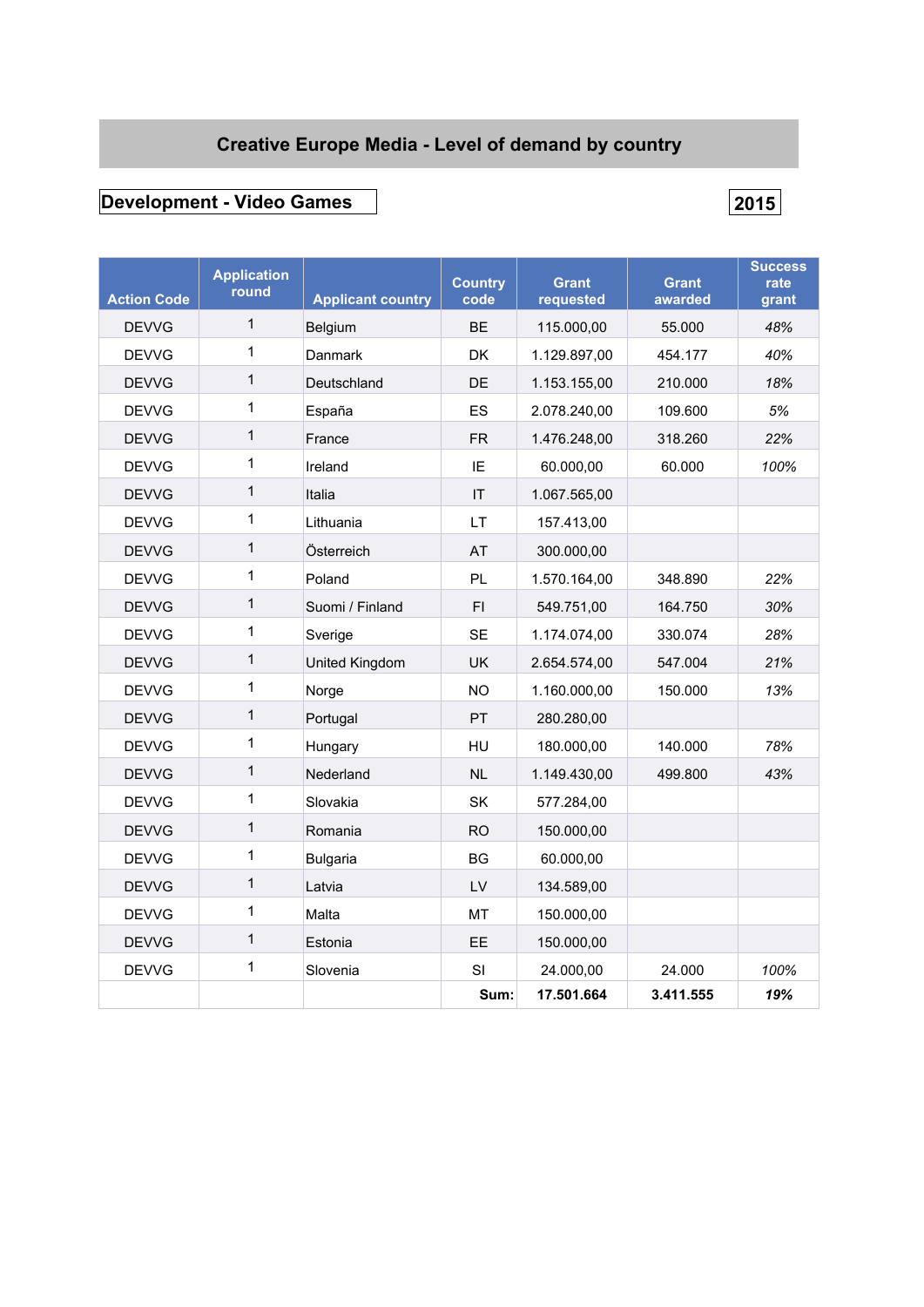## **Creative Europe Media - Level of demand by country**

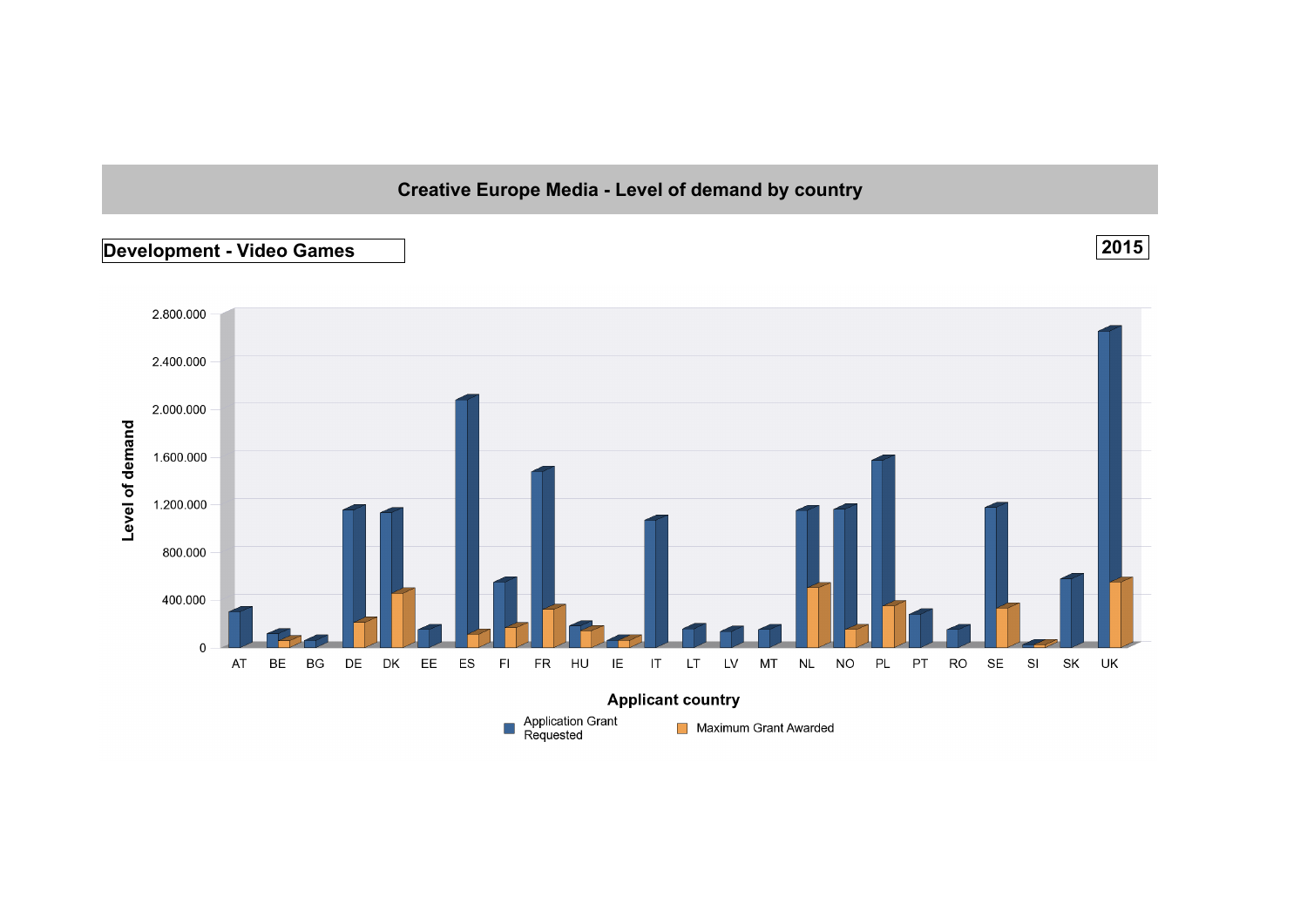## **Creative Europe Media - Applications by country**

# **Development - Video Games <sup>2015</sup>**

| <b>Action Code</b> | <b>Round of</b><br><b>Selection</b> | <b>Applicant country</b> | <b>Country</b><br>code | <b>Applications</b><br>received | <b>Applications</b><br>proposed<br>for funding | <b>Success</b><br>rate |
|--------------------|-------------------------------------|--------------------------|------------------------|---------------------------------|------------------------------------------------|------------------------|
| <b>DEVVG</b>       | $\mathbf{1}$                        | Österreich               | AT                     | $\overline{2}$                  |                                                |                        |
| <b>DEVVG</b>       | $\mathbf{1}$                        | Belgium                  | <b>BE</b>              | $\overline{2}$                  | $\mathbf{1}$                                   | 50%                    |
| <b>DEVVG</b>       | $\mathbf{1}$                        | <b>Bulgaria</b>          | <b>BG</b>              | $\mathbf{1}$                    |                                                |                        |
| <b>DEVVG</b>       | $\mathbf{1}$                        | Deutschland              | DE                     | 13                              | $\overline{2}$                                 | 15%                    |
| <b>DEVVG</b>       | $\mathbf{1}$                        | Danmark                  | <b>DK</b>              | 12                              | $\overline{4}$                                 | 33%                    |
| <b>DEVVG</b>       | $\mathbf{1}$                        | Estonia                  | EE                     | $\mathbf{1}$                    |                                                |                        |
| <b>DEVVG</b>       | $\mathbf{1}$                        | España                   | ES                     | 25                              | $\mathbf{1}$                                   | 4%                     |
| <b>DEVVG</b>       | 1                                   | Suomi / Finland          | F1                     | 6                               | $\overline{2}$                                 | 33%                    |
| <b>DEVVG</b>       | $\mathbf{1}$                        | France                   | FR.                    | 18                              | 3                                              | 17%                    |
| <b>DEVVG</b>       | $\mathbf 1$                         | Hungary                  | HU                     | 2                               | 1                                              | 50%                    |
| <b>DEVVG</b>       | $\mathbf{1}$                        | Ireland                  | IE                     | $\mathbf{1}$                    | $\mathbf{1}$                                   | 100%                   |
| <b>DEVVG</b>       | $\mathbf{1}$                        | Italia                   | IT                     | 10                              |                                                |                        |
| <b>DEVVG</b>       | $\mathbf{1}$                        | Lithuania                | <b>LT</b>              | 3                               |                                                |                        |
| <b>DEVVG</b>       | $\mathbf{1}$                        | Latvia                   | LV                     | $\overline{2}$                  |                                                |                        |
| <b>DEVVG</b>       | $\mathbf{1}$                        | Malta                    | <b>MT</b>              | $\mathbf{1}$                    |                                                |                        |
| <b>DEVVG</b>       | $\mathbf{1}$                        | Nederland                | <b>NL</b>              | 14                              | 4                                              | 29%                    |
| <b>DEVVG</b>       | 1                                   | Norge                    | <b>NO</b>              | $\boldsymbol{9}$                | 1                                              | 11%                    |
| <b>DEVVG</b>       | $\mathbf 1$                         | Poland                   | PL                     | 15                              | 3                                              | 20%                    |
| <b>DEVVG</b>       | $\mathbf{1}$                        | Portugal                 | PT                     | $\overline{2}$                  |                                                |                        |
| <b>DEVVG</b>       | $\mathbf 1$                         | Romania                  | <b>RO</b>              | 1                               |                                                |                        |
| <b>DEVVG</b>       | $\mathbf{1}$                        | Sverige                  | <b>SE</b>              | 13                              | 3                                              | 23%                    |
| <b>DEVVG</b>       | 1                                   | Slovenia                 | SI                     | 1                               | 1                                              | 100%                   |
| <b>DEVVG</b>       | $\mathbf{1}$                        | Slovakia                 | SK                     | 6                               |                                                |                        |
| <b>DEVVG</b>       | $\mathbf 1$                         | United Kingdom           | UK                     | 22                              | $\overline{4}$                                 | 18%                    |
|                    |                                     |                          | Sum:                   | 182                             | 31                                             | 17%                    |